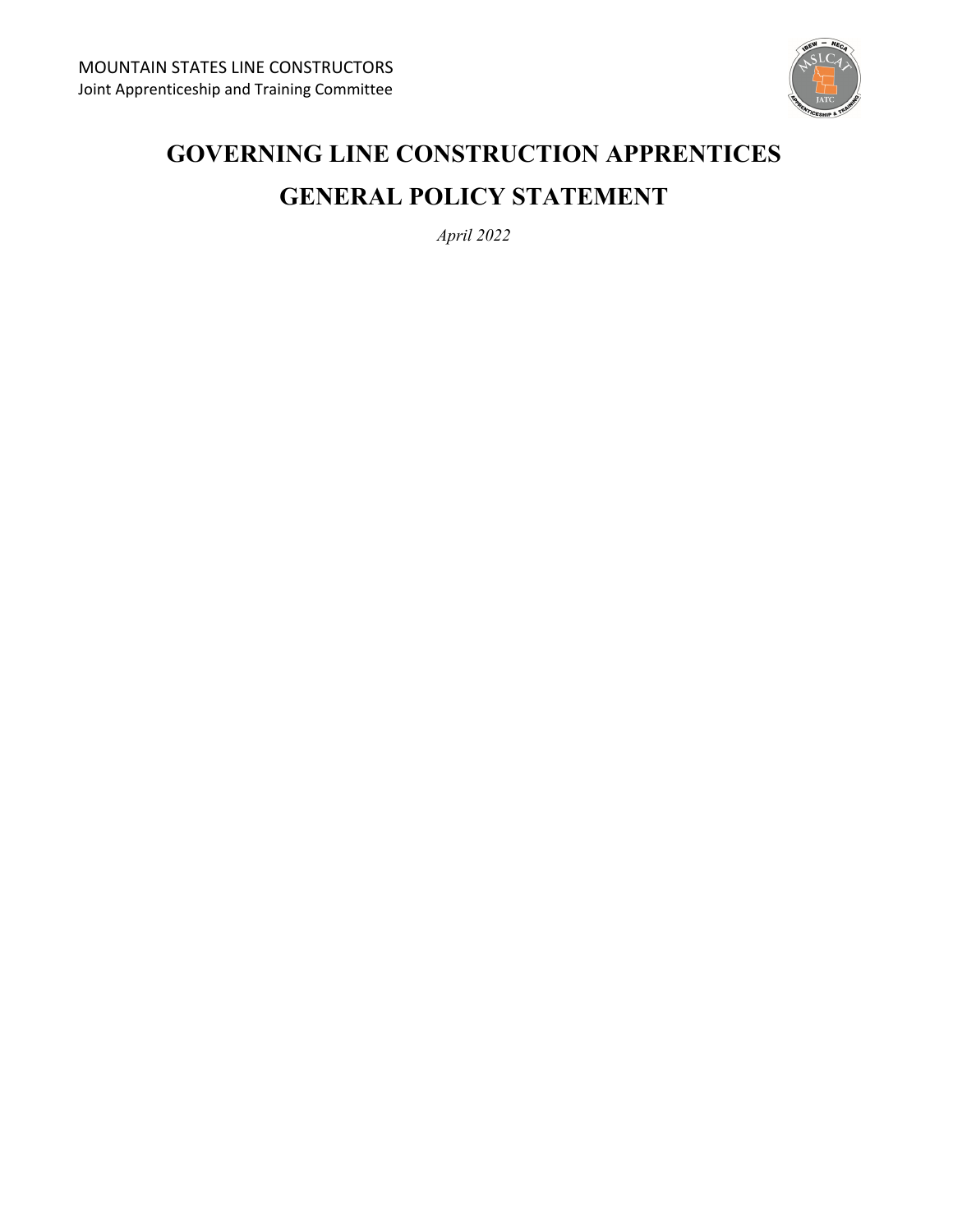# **Basic Principles**

It is the sincere desire of the Mountain States Line Constructors Joint Apprenticeship and Training Committee (JATC) to present an up-to-date and adequate program of training for all enrolled participants in order that they might receive the proper training required to perform the work of their trade. The JATC operates with the thought in mind that the apprentices who are being trained today are to become the journeymen of tomorrow and therefore find it necessary to conduct the training program with firmness and in accordance with the National Standards and Rules as set forth by the *electrical* TRAINING ALLIANCE. To promote a smoother operating program and for matters of clarification, the JATC therefore sets forth the following policies and rules, which must be observed by each apprentice in the Training Program.

It is the policy of the JATC to conform to Title 29 CFR. Part 30. We have adopted an "open door" policy of applications and notification of apprenticeship opportunities, adopted, and inserted where proper a non-discrimination clause, and adopted a selection procedure based on valid, proven minimum qualifications, plus oral interview to assure that entry into apprenticeship shall be on a basis of qualifications alone, without regard to race, color, religion, national origin, or sex.

# **Responsibility and Authority**

The JATC is delegated the full responsibility and authority for the selection, qualification, education, training, evaluation, certification, and the supervision of all apprentices as well as all other matters regarding apprentices or apprenticeship.

# **Director**

The Director shall act for, and under the direction of the JATC, in the administration of the Training Program.

At the discretion of the Director, apprentices will be required to appear for a performance review.

# **Applicants**

Applicants will be given thirty (30) days to complete their application. Applications not completed within the allotted time will be marked void. Any such applicant must resubmit all documents to reapply.

Effective January 1, 2022, applicants providing proof of employment by a local NECA or signatory contractor working under a CBA will be given "Direct interview". The applicant will need to provide work detail as well as a letter of recommendation from a contractor representative or an IBEW representative from one of our 10 Outside Locals located in the 8th District. Documentation will be at the responsibility of the individual and must be submitted to the JATC no later than 4 weeks before the next interview date. All requests must be approved by the Director.

A qualified applicant, not reached for indenture and currently on the pool list, may re-interview after one year. To qualify for the second interview, eligible individuals must document a significant effort to enhance their position on the pool list. Satisfactory completion of a trade related class or having worked at the trade a minimum of 500 hours qualifies as adequate effort. Any education or experience must have been obtained since the applicant's last interview.

All selected applicants must successfully complete an orientation class, before becoming indentured, as a condition of the apprenticeship offer.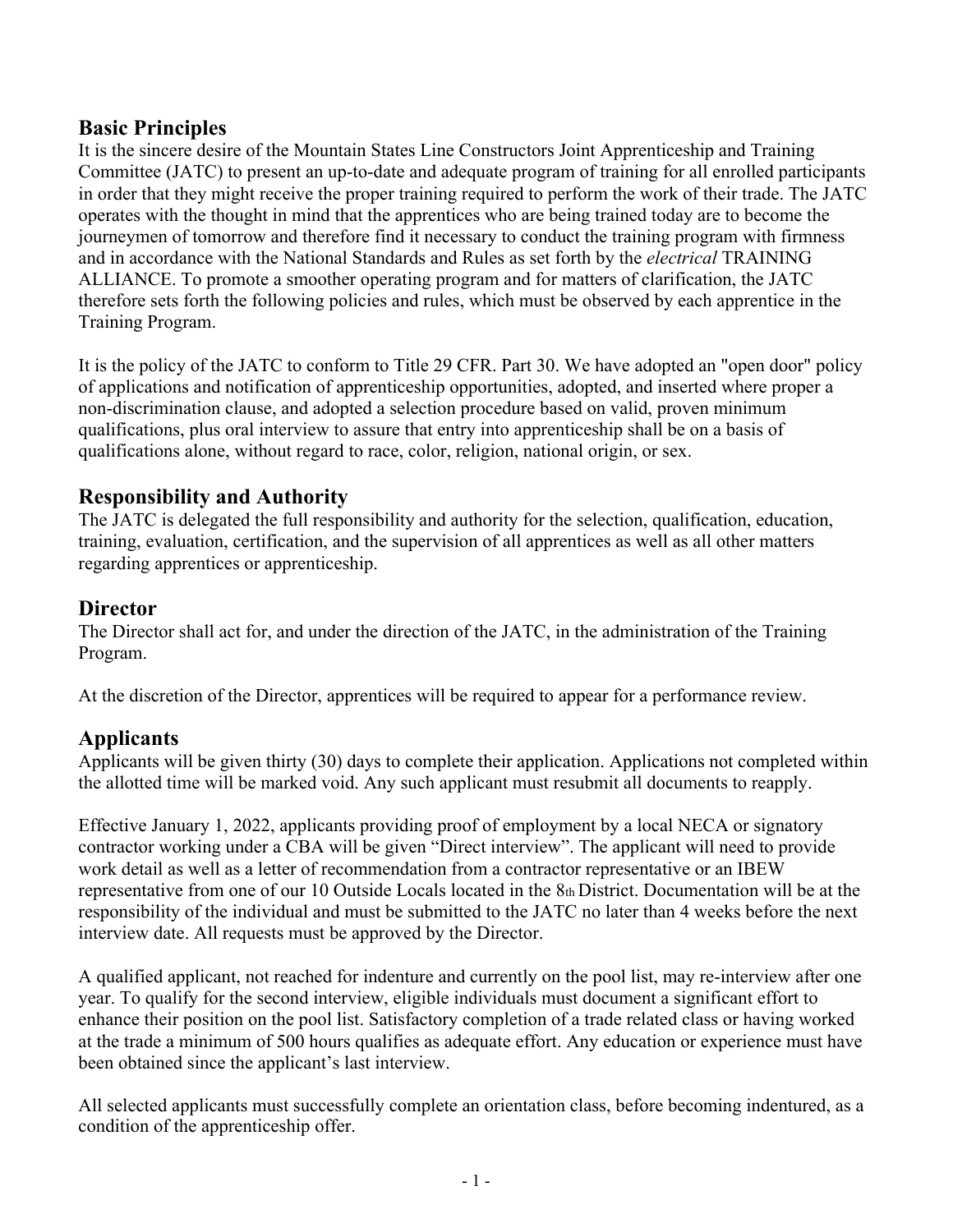# **Indenture**

Each apprentice is indentured to the JATC and is directly responsible to them for all matters pertaining to their apprenticeship training.

All new indentures must read and understand the General Policy Statement Governing Line Construction Apprentices and the National Apprenticeship Standards for the Outside Electrical Contracting Industry, sign a Confirmation Statement and Indenture Papers, and return them to the JATC.

# **Probation Period**

For the first 1,750 hours of apprenticeship each apprentice will be on probation. The probationary period is considered a continuation of the selection procedure and during the probationary period either party without the formality of a hearing may cancel the Apprenticeship Agreement.

After the probationary period, the JATC will cancel the Apprenticeship Agreement only after a formal hearing.

# **Request for Credit**

Applicant/Apprentice may request credit for OJT hours worked in the Outside Electrical Construction Industry. Request must be made when the applicant is indentured and before the end of the probationary period as per the National Standards. To request credit, the individual must have a minimum of 1,000 hours of documented work experience. Requests will be reviewed by a local Subcommittee. Credit given will not exceed the hours outlined below. At no time will an accumulated total exceed 3,500 hours.

| L <sub>1</sub> neman                               | 100% granted up to $3,500$ hours |
|----------------------------------------------------|----------------------------------|
| Operator                                           | 50% granted up to 500 hours      |
| Groundman                                          | 50% granted up to 500 hours      |
| Others (electricians performing outside line work) | 50% granted up to 500 hours      |

# **Work Assignments**

Work assignments are based on employer requests and training needs within the area prescribed by the JATC. Apprentices shall receive employment as designated by the Director. Upon notice of a work assignment by the Director, each apprentice shall report to the I.B.E.W. Local Union having jurisdiction of the area. Any apprentice refusing a work assignment will be immediately suspended.

# **Rotation**

Apprentices will be rotated at the JATC's discretion in order to acquire exposure to all aspects of the trade. When notice is given, the apprentice shall go to the new place of employment (in accordance with the Work Assignment Rule) on the date and at the time prescribed by the Director's notice. The Director has the authority to rotate like for like (defined as hot for hot, cold for cold, not step for step, hour for hour) apprentices.

The JATC and/or Director shall replace each rotated apprentice with another apprentice, as needed.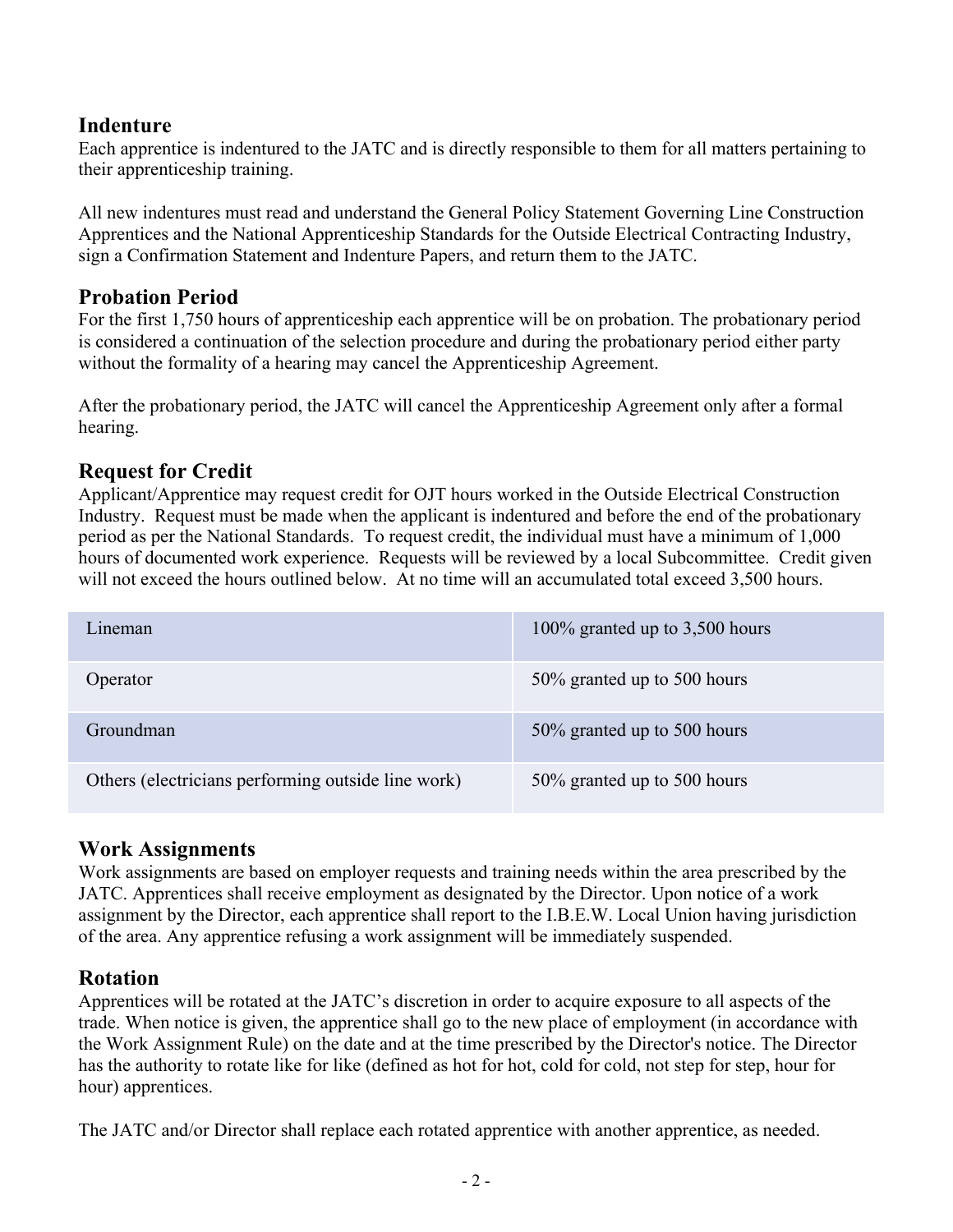### **Termination of Employment**

Many employer's policies are "no call, no show" result in termination of employment.

Apprentices who are fired or self-terminate themselves from any place of employment are immediately suspended and can no longer work until they meet with the Subcommittee.

Upon termination of employment, the apprentice shall notify the JATC and Director immediately.

### **Laid Off**

Upon being laid off, apprentices shall notify the JATC within 24 hours, failure to do so could result in meeting with the Subcommittee. Apprentices laid off cannot work in the Outside Electrical Construction Industry in any capacity.

#### **Suspension**

Apprentices under suspension cannot work in the Outside Electrical Construction Industry in any capacity.

An apprentice suspended for certain related training or medical problems may be allowed to attend related training classes, provided that any problem will not be aggravated by such participation. The Director will review each case individually and render a decision deemed appropriate.

# **Personal Time Off**

The employer may or may not be able to accommodate the requested time off. The apprentice may be laid off and replaced with an available apprentice.

Apprentices requesting personal time off from work (less than 14 days), for any reason, must obtain prior approval from their employer.

Time off extending more than 14 days must also be approved by the JATC.

Periods extending more than 30 days will follow the hold status policy outlined below. At the discretion of the JATC, an apprenticeship review may be conducted upon return. A status update must be provided by the  $5<sup>th</sup>$  of each month to the JATC, failure to do so will result in an implied resignation.

Taking days off multiple times could result in a performance review with a Subcommittee at the recommendation of the employer or JATC.

### **Hold Status**

To request an apprenticeship hold, the apprentice must submit a written request to the JATC and notify their employer as soon as possible of the proposed effective date and estimated return to work date. The JATC or employer may or may not be able to accommodate the requested time off. The apprentice may be laid off and replaced with an available apprentice. The apprentice's status will be changed to one of the Holds listed below.

Apprentices must be able to perform all the essential duties of their apprenticeship to receive credit for hours worked.

The apprentice may or may not be allowed to attend JATC classes at the discretion of the Director.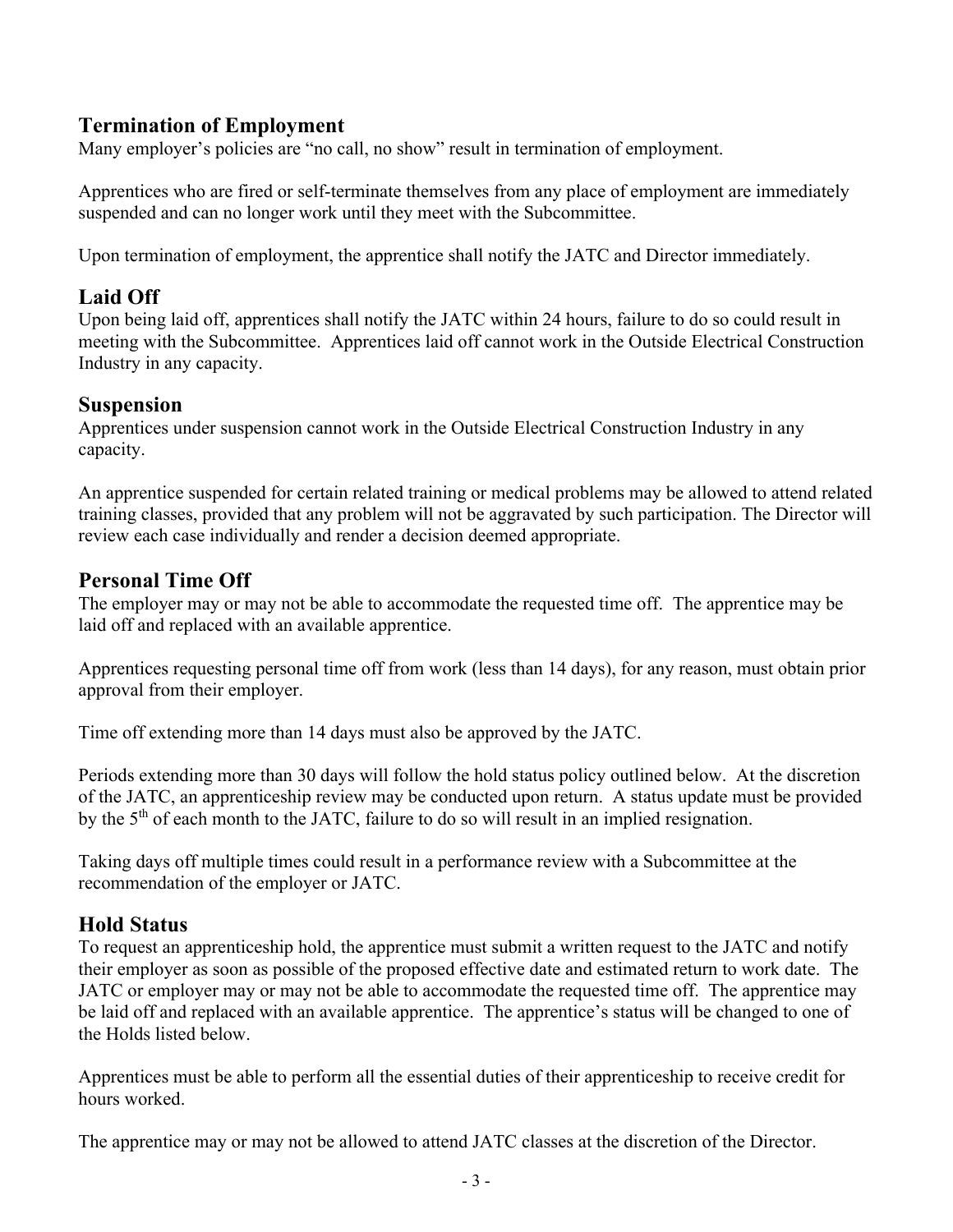Those allowed to attend may or may not be given credit for class hours depending on field participation.

To resume active status the apprentice must provide the JATC with the completed Fitness for Duty Examination Medical Release Form signed by a medical professional. This form cannot be dated more than 7 days prior to the return-to-work date.

#### **Medical Hold**

An apprentice is injured or sick and will not be able to work. The apprentice's status will be changed to: Medical Hold.

#### **Personal Leave Hold**

If personal events require an apprentice to take time off from work (more than 30 days), the JATC will review the apprentice's request. If approved, the apprentice's status will be changed to: Personal Leave Hold.

### **Light Duty**

If an employer allows an apprentice to continue to work, including light or restricted duty, the hours worked during that period are not to be recorded and will not be counted towards their apprenticeship.

At the discretion of the JATC, an apprenticeship review may be conducted upon return. A status update must be provided by the 5<sup>th</sup> of each month to the JATC, failure to do so will result in an implied resignation.

To return to Full Duty status, the apprentice must notify the JATC. A Fitness for Duty Examination Medical Release Form will not be required.

The apprentice may or may not be allowed to attend JATC classes at the discretion of the Director. Those allowed to attend may or may not be given credit for class hours depending on field participation.

### **Subcommittee Meetings**

Apprentices shall attend Subcommittee meetings upon notice by the Director. Unexcused absence shall result in disciplinary action.

Any appeal of a decision rendered by a Subcommittee must be filed, in writing or by email, within thirty (30) days of the cancellation date in order to be heard by the Five State Committee. All appeals must be sent to the office of the Director. Probationary apprentices do not have the right to appeal a Subcommittee decision.

# **Apprentice Location & Status**

Any change in an apprentice's status, having an effect on the individual's performance, completion or adherence to policies of the Training Program, must be reported to the JATC, immediately. This includes illness, injury, driving status, etc.

Each apprentice shall inform the JATC immediately of any change of address or telephone number. Any apprentice who fails to keep the JATC informed as to their present location is subject to disciplinary action.

Any apprentice who is absent from their workplace must immediately inform their employer and the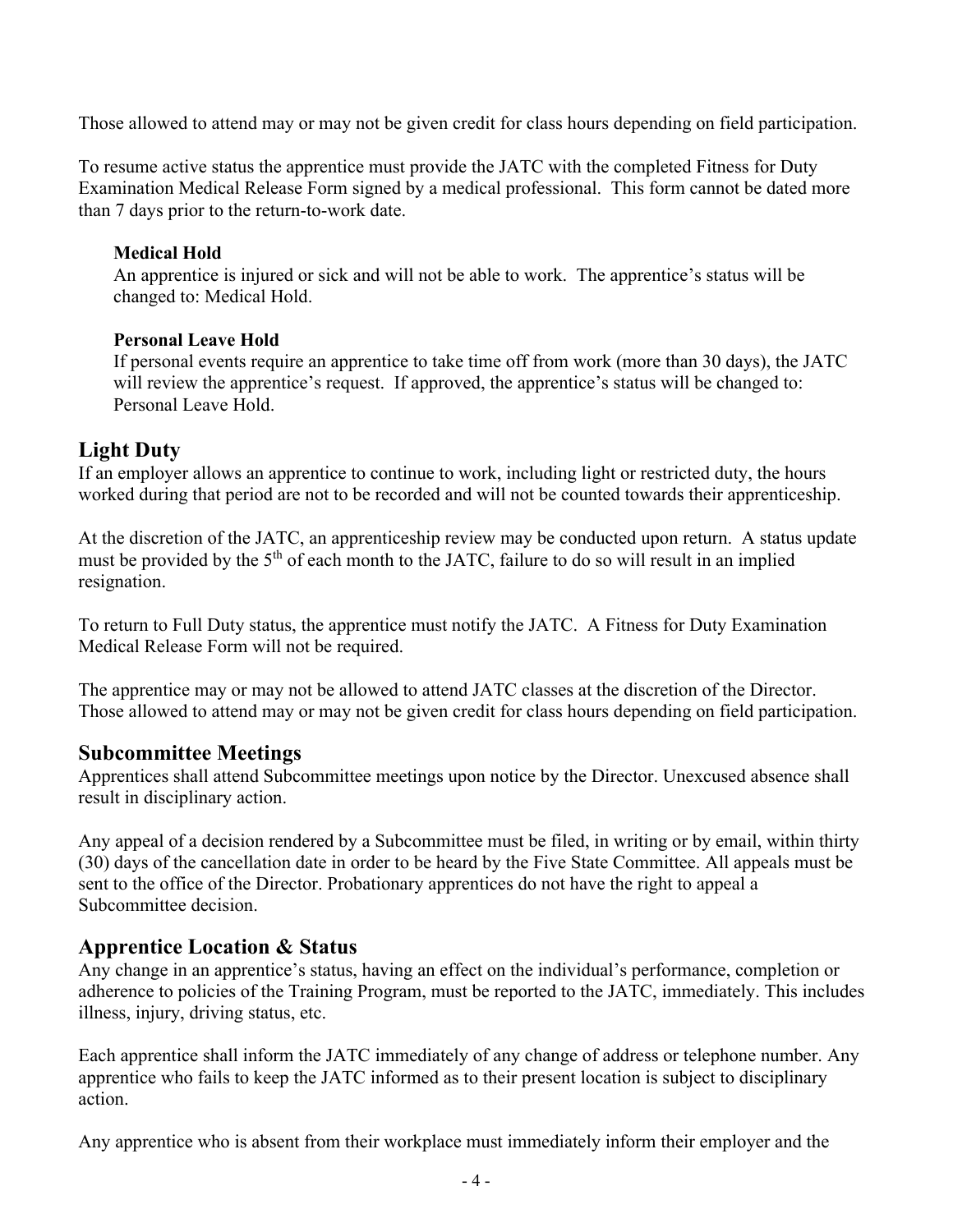JATC with an explanation for the absence. Violation of this rule may result in suspension.

# **Duties of First Period Apprentice**

A first period apprentice shall learn the proper care of climbing tools and to climb and work aloft. The opportunity for an apprentice to develop the climbing skills will be provided on the job, at practice pole yards or both.

The apprentice will learn the proper care of tools and equipment, general safety rules and precautions, various knots and slings, and the use of hand signals; and will be assigned other duties normally performed by apprentice lineman.

The apprentice will furnish the tools necessary to perform the work of apprentice lineman. All tools must meet acceptable industry standards.

# **Climbing Training & the Use of Fall Arrest at the Training Facilities**

Several methods of climbing will be taught and practiced at the training facilities to include but not limited to free hand, using a traditional positioning strap, as well as fall arrest systems. With the exception of rescues, where a fall arrest system could hamper the rescue, fall arrest systems will be utilized while working aloft.

# **Hot Work**

All on-the-job training of apprentices will be in compliance with the Outside Area Training Agreement Article I.

Apprentices will be considered a "Non-Qualified" or "Cold" apprentice until they have completed the MSLCAT Hot Qualification Program. Cold apprentices will only be allowed to work voltages up to 500 volts and under the direct supervision of a journey-level worker.

Upon completion of the MSLCAT Hot Qualification Program, apprentices will be allowed to work voltages above 500 volts under the direct supervision of a journey-level worker. Hands on work on voltages over 500 volts will be considered "Hot Time." Program completion requires 650 hours of documented hands-on hot time.

# **Monthly Work Report**

Each apprentice is required to submit an online Work Report for every month during their apprenticeship. Work Reports are due by the  $1<sup>st</sup>$  day of the following month, no later than the  $5<sup>th</sup>$ .

Work Reports include the type of work being performed, how those hours were spent and any hot hours for each day worked. The apprentice's crew foreman or job supervisor shall approve each Work Report.

Apprentices out of work shall submit a Work Report showing no work performed for one of these reasons: Laid Off, Terminated, Suspended, Quit, Military Duty, Light Duty, Medical Hold, or Personal Leave Hold.

No credit will be given for Work Reports submitted online after the 5th day of each month. Late reports will not be used to calculate future advancements. Incomplete Work Reports may be treated the same as late reports at the discretion of the Director. Excessive late reports may be cause for cancellation.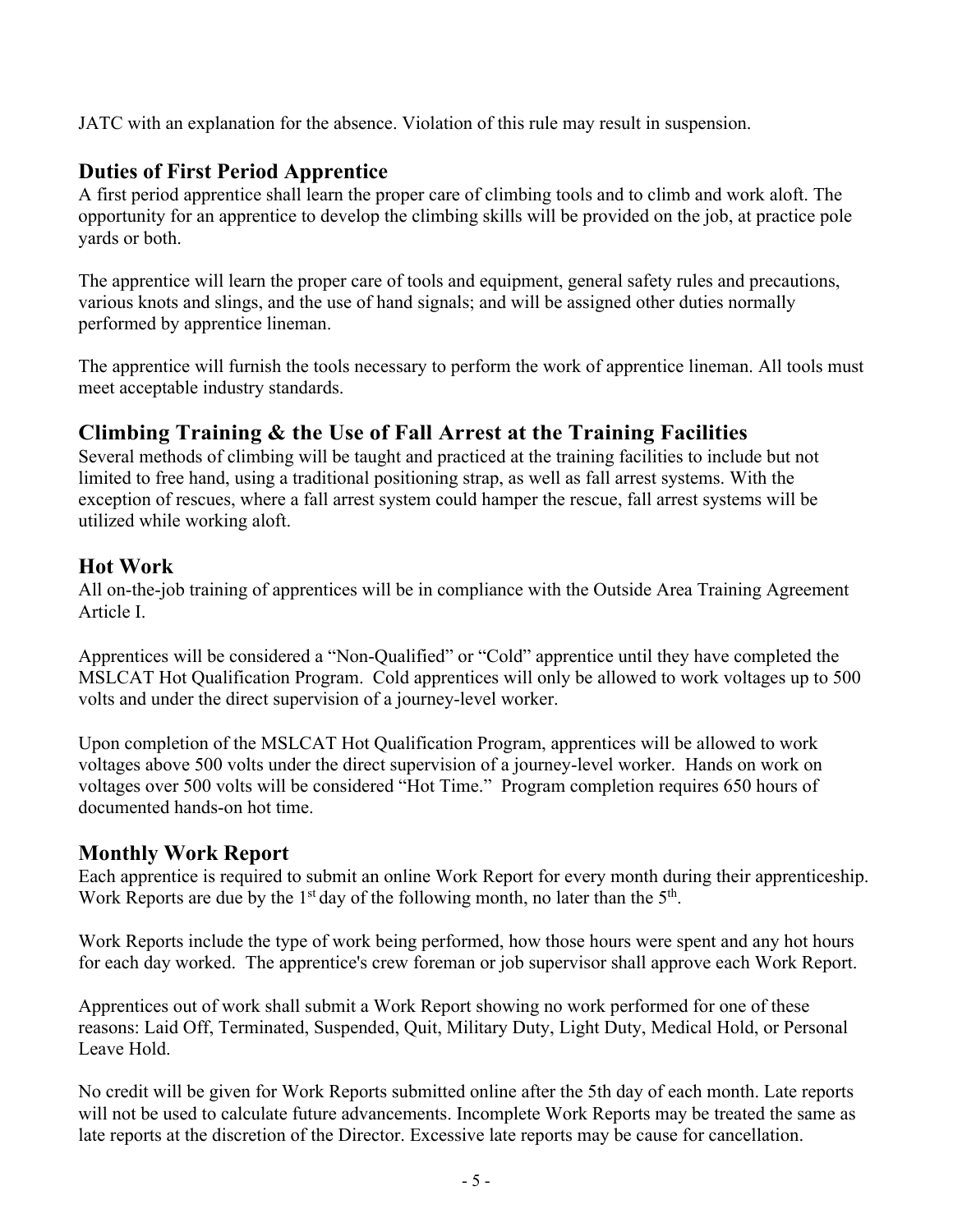# **Job Evaluation Reports**

Each apprentice is responsible for submitting a monthly Job Evaluation Report to be completed by their Foreman or Journeyman with whom the apprentice worked with. Job Evaluation Reports are submitted once a month after the Monthly Work Report is completed by entering the correct email address provided by their Foreman or Journeyman. The JATC may contact the apprentice's Foreman or Journeyman for more information if necessary.

If any apprentice misuses or fails to have the proper person complete the online form, the apprentice shall be subject to disciplinary action.

### **Advancement**

Pay on advancement will become effective on the pay period following receipt of the advancement notice from the JATC. An apprentice must meet the following minimum requirements to advance:

- 1. At least six (6) months' time spent in each period of apprenticeship.
- 2. At least 1,000 hours on-the-job training in each six (6) month period. Accumulative hours may be used, at the discretion of the Director.
- 3. Satisfactory progression of Related Training.
- 4. Must be up to date on all certifications (CDL, First Aid, CPR, DOT Medical Examiner's Certificate).
- 5. All fees paid to the JATC.
- 6. Passing grade on all applicable step tests.

# **Related Training: Online Workbooks**

Each apprentice shall complete the online workbook as scheduled by the Director. Workbook lessons are due on the Wednesday before class by 10:00 PM Mountain Time. Each workbook will be graded on a percentage basis with the stipulation that all lessons must be completed to post a satisfactory grade. An apprentice must receive a satisfactory grade (75%) on each workbook to be considered for advancement. Anyone verifiably caught cheating may be canceled.

# **Related Training: Tests**

Each apprentice will complete workbook tests as scheduled by the Director. Test scores will be averaged for the school year. An average grade of 80% will be considered a passing grade.

Apprentice's not maintaining a minimum average of 80% may be requested to appear before a Subcommittee for a Performance Review. At the discretion of the Subcommittee, an apprentice posting an average yearly score under 80% for the school year may be allowed to retake the lowest scored unit exam, and, if necessary, the final related training exam. Scores posted for the re-taken exams will be used to re-calculate the apprentice's annual average. Any apprentice posting a re-calculated average yearly score under 80% will be canceled from the program.

# **Related Training: Classes**

All apprentices are required to attend all field and classroom training classes held by the Training Program.

The only acceptable excuses for missing scheduled class sessions are an unavoidable conflict with emergency work and/or a death in the immediate family.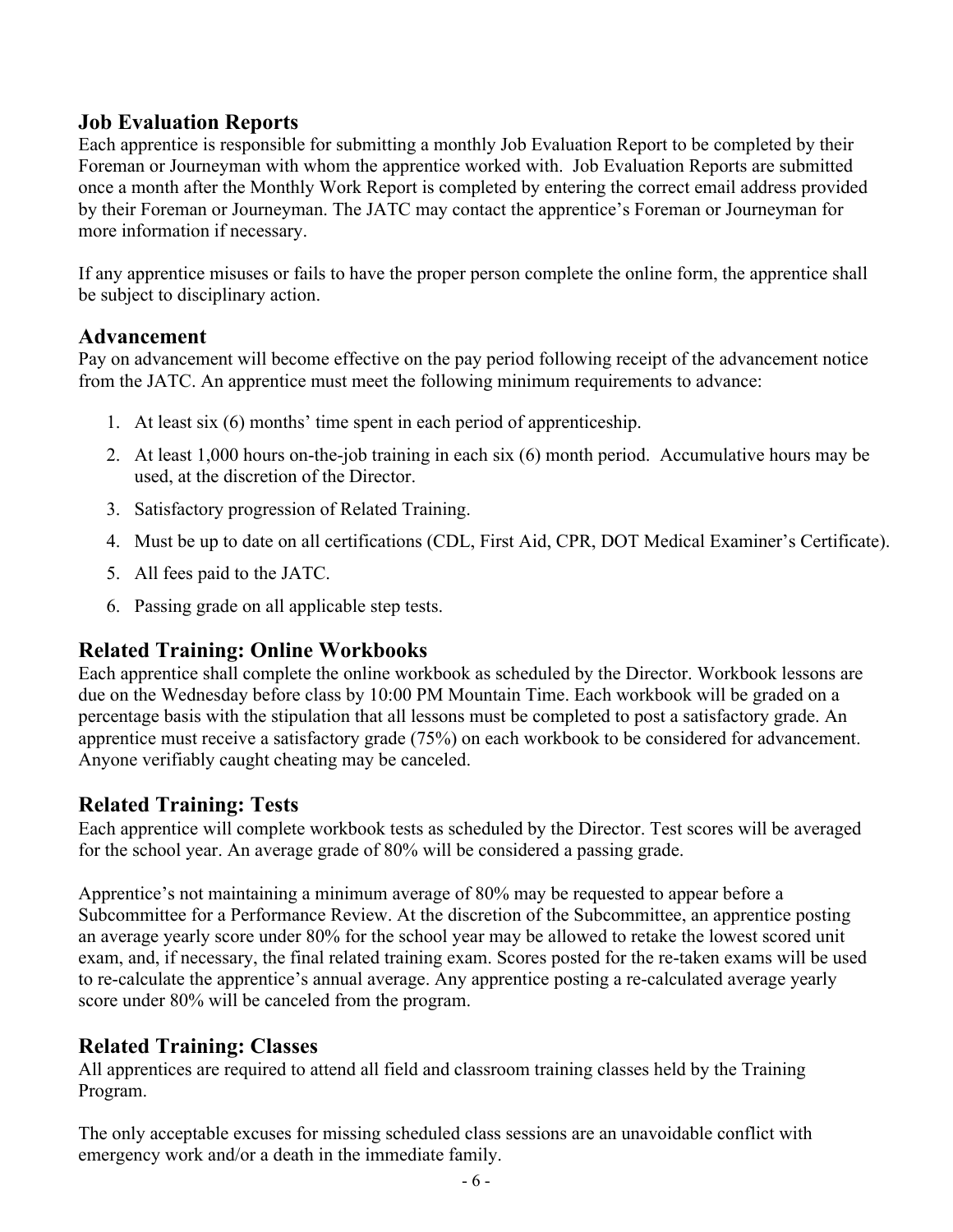All requests to be excused from class must be approved by the JATC. Each unexcused absence will result in no credit for one month of on-the-job training hours. Absenteeism may be cause for cancellation from the Program.

During the term of apprenticeship, each apprentice will be required to attend a Construction Organizing Membership Education Training (COMET) class. Attendance must be verified in order to complete the Program.

# **Step Tests**

Each apprentice shall satisfactorily complete step tests as scheduled by the Director.

# **Five State Exam Board Test**

Apprentices shall be allowed to take their Five State Exam Board Test where and when notice is given by the Director and only if the following criteria has been met:

- 1. Must be a seventh step apprentice. An apprentice may be allowed to graduate from the Training Program prior to completing the seventh step six-month time in grade requirement, provided the criteria has been met in addition to having passed the Five State Exam Board Test.
- 2. Must have a minimum of 7,000 total hours and 650 hot hours.
- 3. Must have completed all related training.
- 4. Must have completed certification training for OSHA 10 ET&D, Comet, Rigger/Signal Person, and EICA Certification classes.
- 5. Must be current on CDL, First Aid, CPR, and DOT Medical Examiner's Certificate.

The minimum passing grade for anyone taking the Five State Exam Board Test is 75%.

#### **First Test**

No charge for the initial test.

Apprentice's failing their initial test:

- retake test.
- OR before retesting required to attend a Subcommittee, which could result in disciplinary action and possible cancelation.
- any further actions will be at the discretion of the Examiners.

#### **Second Test**

If allowed to take the test a  $2<sup>nd</sup>$  time, the apprentice will be charged a \$100.00 fee.

Apprentice's failing the test a  $2<sup>nd</sup>$  time:

- before retesting required to attend a Subcommittee, which could result in disciplinary action and possible cancelation.
- any further actions will be at the discretion of the Examiners.

### **Third Test**

If allowed to take the test a  $3<sup>rd</sup>$  time, the apprentice will be charged a \$250.00 fee.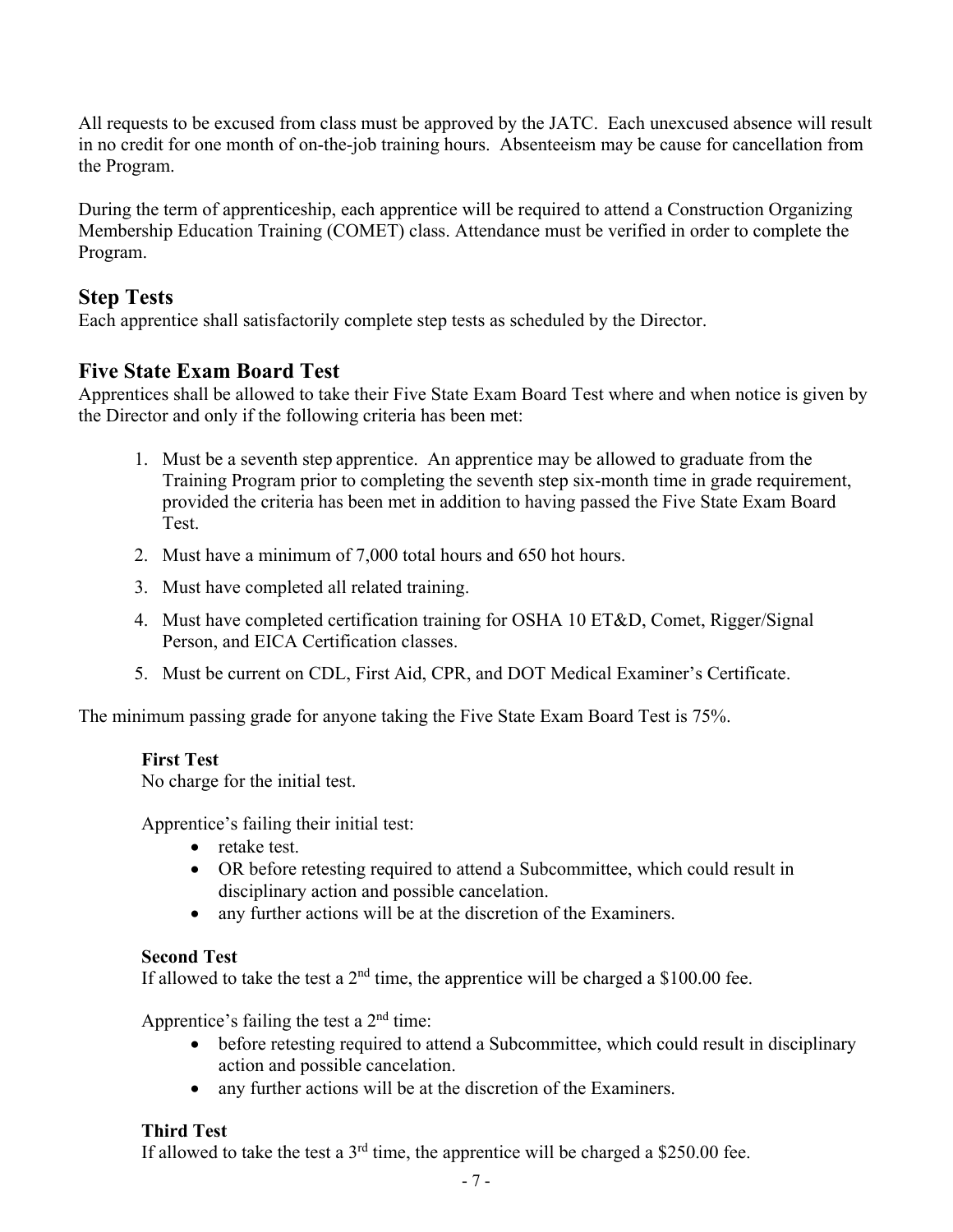Apprentice's failing the test a  $3<sup>rd</sup>$  time:

- before retesting required to attend a Subcommittee, which could result in disciplinary action and possible cancelation.
- in addition could be suspended.
- any further actions will be at the discretion of the Examiners.

# **First Aid and CPR**

Each apprentice must complete a recognized First Aid and CPR Course within 90 days of being indentured. A copy of the completion certificate is to be forwarded to the JATC for the apprentice's file. A current First Aid and CPR certificate will be required to be eligible for advancement.

The JATC will recognize the expiration date on the cards issued.

# **CDL Requirement**

Applicants applying to the program must have a valid Class A Commercial Driver's License (CDL) with no restrictions on engine, brake, transmission type, or tractor trailer. Permits will not be accepted. Applicants must provide a current copy of their DOT Medical Examiner's Certificate.

An apprentice should possess and maintain a valid CDL. Any changes to driving status must be reported to the JATC, immediately. Loss of CDL may be cause for suspension.

Renewed documents must be provided to the JATC. A current CDL and DOT Medical Examiner's Certificate will be required to be eligible for advancement.

# **Military Service**

An apprentice who enters active military service shall notify the Director. The Director, upon receipt of such notice, shall place the apprentice on leave of absence.

This covers an apprentice on leave of absence for performance of inactive duty for training or active duty for training members of a reserve or National Guard component of the United States Armed Forces.

A leave of absence will be provided for the periods of time required for the apprentice's participation in Reserve or National Guard inactive duty for training or active duty. The apprentice should give his/her supervisor ample notice of the need to miss work because of reserve military training requirements.

The JATC has adopted and will comply with the terms and requirements of the Uniformed Services Employment and Re-employment Rights Act (USERRA) as enacted, and as it may be periodically modified by the Congress of the United States of America. The USERRA shall dictate the policies and procedures related to an applicant/apprentice's military service.

Veterans may apply for assistance through the Veterans Administration.

# **Leaving the Jurisdiction of the JATC**

An apprentice may, at the request of the Director, leave the jurisdiction of the JATC to secure employment. Apprentices representing the JATC will conduct themselves appropriately.

All paperwork and schedules are to be followed as set forth by the JATC.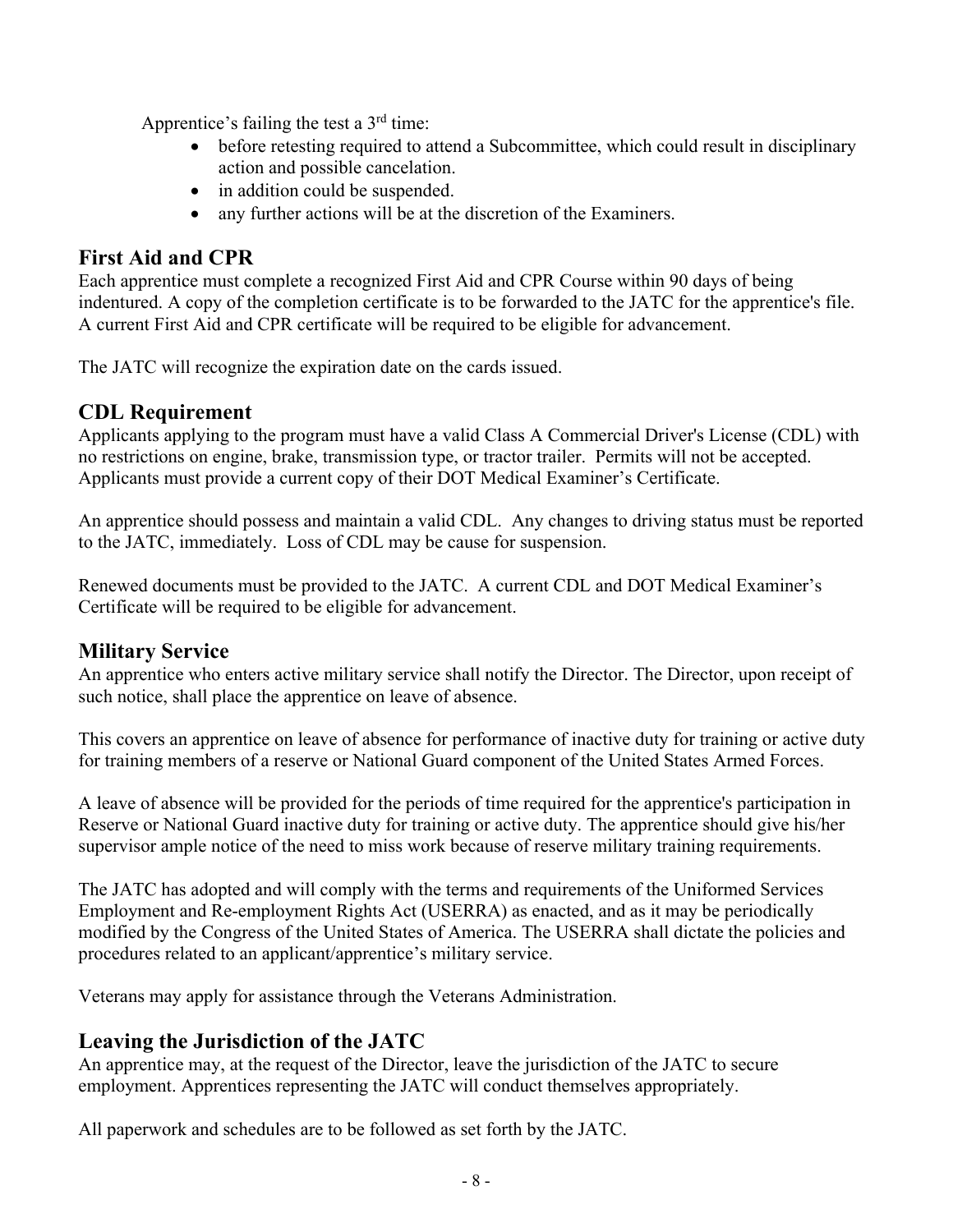All JATC rules will apply, although out of the area, as well as rules of the Training Program in which the apprentice is employed.

An apprentice shall return to the jurisdiction of the JATC upon notice by the Director.

### **Union Activities**

All apprentices are required to keep themselves informed of all the I.B.E.W. Local Union activities, rules and regulations by attending local union meetings. Apprentices shall not accept or hold steward positions under any circumstances.

# **Overpayment of Wages**

Under no circumstances shall an apprentice receive more pay than the amount specified for their apprenticeship period in the current Labor Agreement.

Upon request of the Director, apprentices shall show verification of the wages they have received for the past six (6) months.

# **Controlled Substances**

All applicants for apprenticeship and indentured apprentices will be subject to the Drug Policy as adopted by the JATC. Apprentices will also conform to the various drug policies adopted by the DOT and contractor/customer requirements or their respective employers.

### **Harassment**

The JATC has recognized that harassment, sexual or otherwise, is against the law and will not be tolerated. The terms of the Policy Against Sexual Harassment, as adopted by the JATC, will apply to all apprentices.

# **Personal Conduct**

It is the JATC's policy to comply with all laws, which are applicable to its business, wherever conducted. Compliance with the law means observing both the letter and the spirit of the law and conducting all affairs so the Program continues to earn the highest respect in the community and from the customers that we serve.

Compliance with all laws is so vitally important that failure to meet legal requirements cannot be excused by claims of ignorance, good intention, or failure to seek timely advice.

Therefore, any violation of a legal statute or related JATC policies or procedures will result in appropriate disciplinary action, which may include termination from the program and legal action for civil or criminal penalties.

# **Tuition Agreement**

All apprentices indentured on, or after, May 3, 2004, shall be required to approve the applicable Tuition Agreement and comply with its terms and current policies of the JATC.

WHEREAS, the Mountain States Line Constructors Joint Apprenticeship and Training Committee (hereinafter "Committee") sponsored by signatory Local Unions 12, 44, 57, 111, 113, 291, 322, 449, 532, and 768 in the Vice Presidential District Eight of the International Brotherhood of Electrical Workers and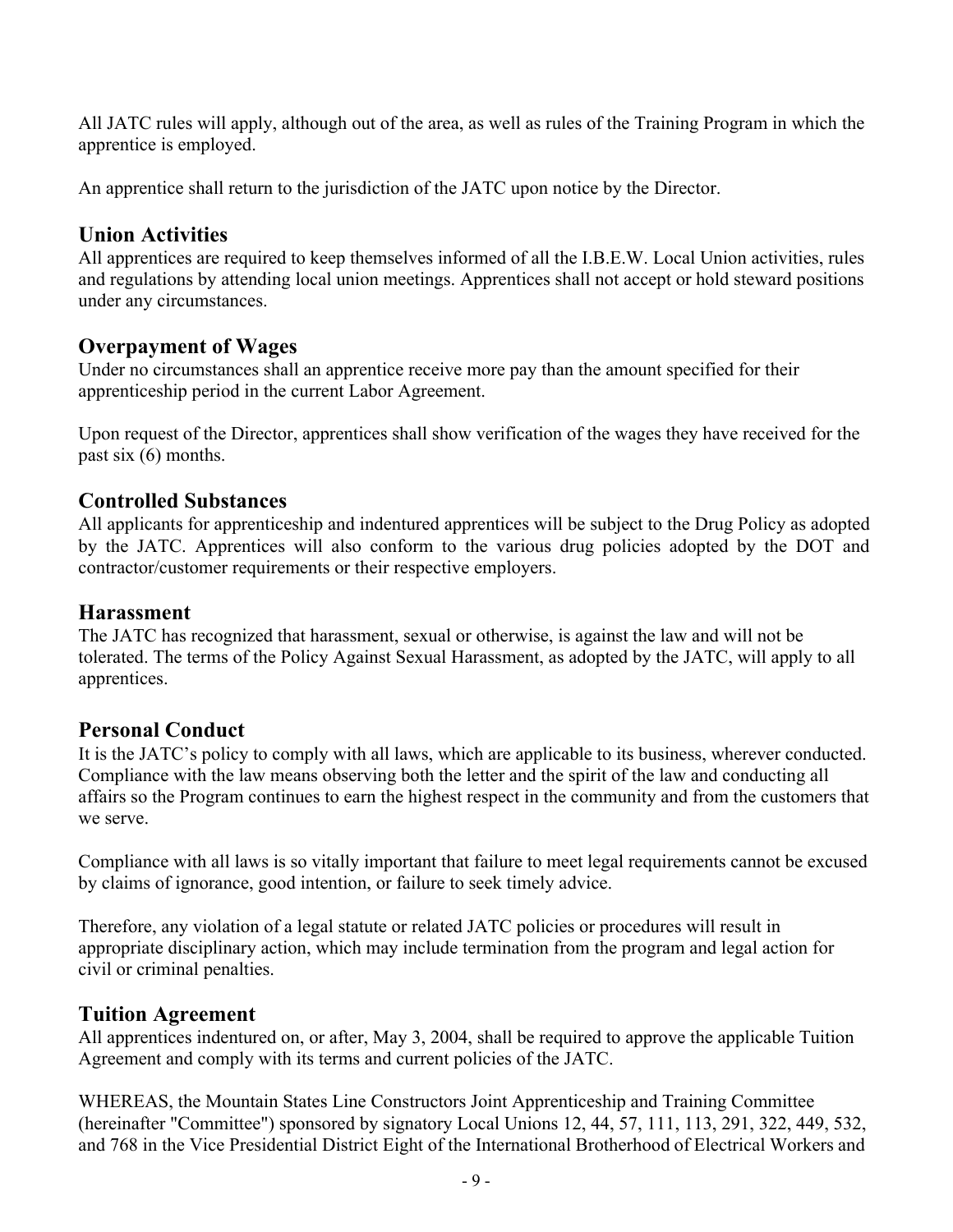Western Line Constructors Chapter of the National Electrical Contractors Association, Inc. and the indentured Apprentice (hereinafter "Apprentice") understand and agree that the Committee will expend significant sums of money and service for the training of the Apprentice in the specialized skills necessary for employment as a journeyman lineman in the Outside Electrical Industry; and

WHEREAS, those sums of money will result in a substantial direct benefit, as well as a substantial indirect and intangible benefit, to the Apprentice from this training, which training cost should be shared, in part, by the Apprentice in the amount set forth in Tuition and Books Paragraph hereto which will constitute the Tuition payable by the Apprentice for the training; and

WHEREAS, the viability of the training program substantially depends upon journeymen linemen providing on the job training to apprentices and the financial contributions that result from their employment; and

WHEREAS, the Tuition amount for the Apprentice's subsequent years of training will be calculated on or before the anniversary date of this Agreement and a new Agreement for that amount will be sent to the Apprentice and the Apprentice agrees to promptly execute such new Agreement in order to continue training; and

WHEREAS, the Apprentice hereby understands and agrees that the Apprentice assumes certain obligations arising out of the training provided by the Committee, including the obligation to pay the Tuition to the Committee for all years of training.

NOW, THEREFORE, the Committee and Apprentice hereby Agree and Covenant, for the good and valuable consideration set forth herein, as follows:

#### **Tuition and Books**

The Committee and the Apprentice hereby agree that: The tuition the Apprentice will pay for the years of training covered by this Agreement is set forth in Tuition Payment by Payroll Deduction Paragraph herein which is the cost to the Apprentice of the training, which includes but is not limited to, necessary equipment, maintenance, and the cost of operating the training facility, instructors' salaries, program administration, textbooks and related materials (except for individual special equipment, tools and clothing, moving and other living expenses due to reassignments to geographic areas to receive training, none of which are a part of the tuition and which is the Apprentice's responsibility). The Apprentice will execute this Agreement prior to the commencement of training and pay all amounts of tuition concurrent with the years of training as provided herein or on a payment schedule acceptable to the Committee.

#### **Tuition Payment by Payroll Deduction**

The tuition the Apprentice will pay for the training covered by this Agreement is a weekly payment of **\$30.00 (Thirty)** due for each week during the apprenticeship the Apprentice is employed by a Contributing Employer; said amount to be authorized by the Apprentice to be withheld by the Employer for whom the Apprentice started the week from the Apprentice's wages and paid by Employer to the Mountain States Line Constructors Joint Apprenticeship and Training Trust Fund.

#### **Term of Training**

The Committee will provide training in accordance with its program, standards, and policies to the Apprentice throughout the course of the apprenticeship.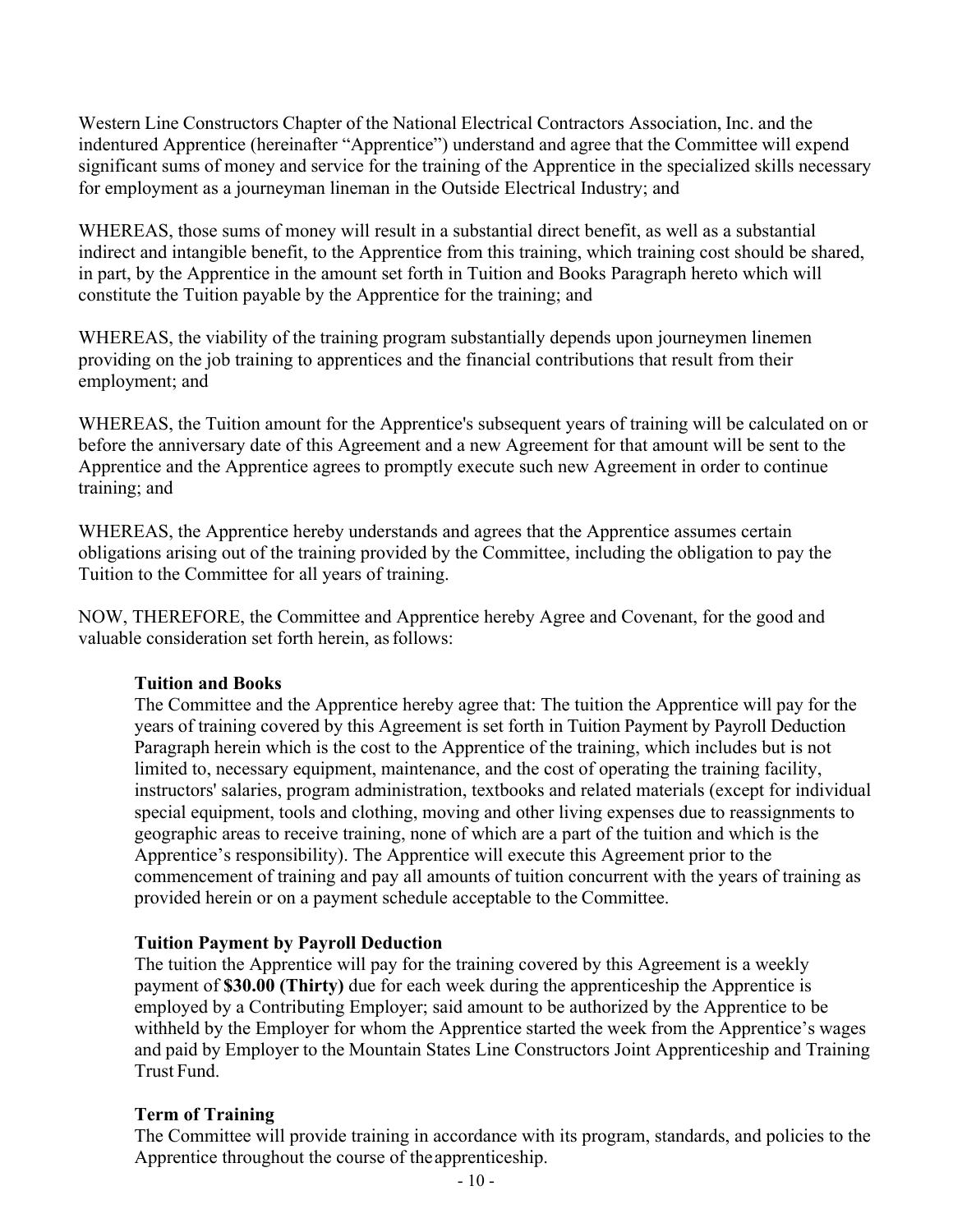#### **Subsequent Years of Training**

The Committee shall determine the cost of the training, necessary equipment, maintenance, and cost of operating the training facility, instructors' salaries, program administration and related materials for each period of training on or before the expiration of this Agreement. The tuition assessed by the Committee shall not exceed the Apprentice's representative share of that determination of the costs of the Program. The tuition shall be the amount set forth in a new agreement the Apprentice shall execute for that period of training. Nothing herein will preclude the Committee, in its discretion, from discontinuing or amending the grant, refund or payment provisions herein in future agreements, at its own discretion.

#### **Breach of this Agreement**

It will constitute an immediate breach of this Agreement if during the period of training provided for in this Agreement or after termination or completion of the training provided pursuant to this Agreement and prior to full refund of Tuition, the Apprentice accepts employment, in any capacity for which he was trained by the Committee, in the Electrical Industry from an employer, that is or becomes an employer that is not a Contributing Employer. The Apprentice will provide the Committee with documentation of the Apprentice's employment in the Electrical Industry. It will be presumed that the Apprentice is in breach of the Agreement if the Apprentice fails to provide such documentation or otherwise fails to take affirmative steps or to cooperate with the Committee's requests to demonstrate to the Committee that the Apprentice has not worked for an employer that is not a Contributing Employer in the Electrical Industry. Any other default under the terms of this Agreement by the Apprentice, including the failure to pay tuition, will be an immediate breach of this Agreement.

#### **Termination from Training Program**

In the event that the Apprentice's training agreement is terminated by either the Apprentice's voluntary action or by the action of the Committee during the period of training provided for in this Agreement, the Committee is not obligated to refund tuition.

#### **Arbitration**

Any controversy or claim arising out of or relating to this Agreement, or in breach thereof, shall be settled by arbitration administered by the American Arbitration Association in accordance with Title 9 of the United States Code (Federal Arbitration Act) and the Commercial Arbitration Rules of the American Arbitration Association, and judgment on the award rendered by the arbitrator may be entered in any court having jurisdiction thereof. The Apprentice and the Committee shall equally share the fees and expenses of the Arbitrator and the facilities.

#### **Waiver of Breach**

A minor breach of this Agreement can be waived in writing by the Committee in its sole discretion, and a waiver of such breach of this Agreement will not be unreasonably withheld by the Committee.

#### **Electrical Industry**

As used herein the term "Electrical Industry" means any and all types of work covered by collective bargaining agreements to which the International Brotherhood of Electrical Workers, AFL-CIO, and/or any affiliated Local Union are a party, or under the trade jurisdiction of the I.B.E.W. Constitution; or any other work to which an electrical worker has been assigned, referred or can perform by virtue of possessing the skills and training of an electrical worker.